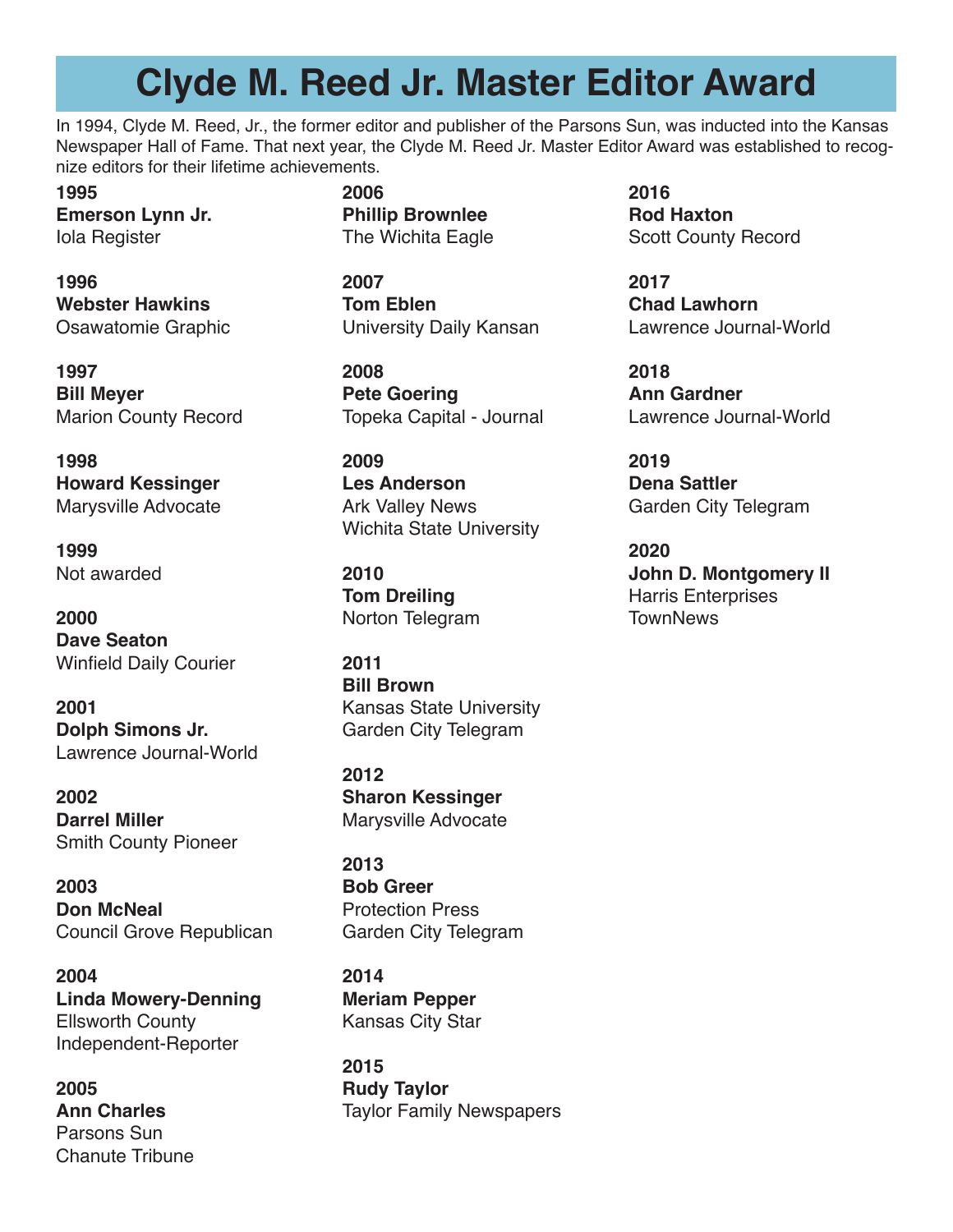### **Victor Murdock Award**

The Victor Murdock Award is named in honor of the long-time editor of the Wichita Eagle and the son of the Eagle's founder, Marshall Murdock. It recognizes Kansas reporters and editors who have brought important local issues to light.

**1975 McDill "Huck" Boyd** Phillips County Review

**1976 Tom and Christine Buchanan**  Washington County News

**1977 Jane Floerchinger**  Wichita Eagle

**1978 David Bartel**  Wichita Eagle

**1979 Julie Charlip, Tim Kidd**  Wichita Eagle

**1980 Julie Charlip, Bill Hirschman**  Wichita Eagle

**1981 Toni Harvey**  Ark Valley News

**1982 Seth Effron**  Wichita Eagle

**1983 Caroline Trowbridge** Lawrence Journal-World

**1984 Patti Rawls**  Ark Valley News

**1985 Dave Ranney** Wichita Eagle

**1986 Bob Von Sternberg** Wichita Eagle

**1987 Al Polczinski, Susan Freinkel** Wichita Eagle

**1988 Alan Montgomery** Hutchinson News

**1989 Les Anderson** Ark Valley News

**1990 David Clauston** Salina Journal

**1991 Julie Rausch** Ark Valley News

**1992 Kathy Hackleman** Wichita Eagle

**1993 Keith Thorpe** Atchison Daily Globe

**1994 Alan Montgomery** Hutchinson News

**1995 Bill Wilson** Newton Kansan

**1996 Brian Bowman** Newton Kansan

**1997 Staff** Miami County Republic

**1998 Bill Wilson** Newton Kansan

**1999 Staff** Newton Kansan

**2000 Terry Rombeck** Ark Valley News

**2001 Staff** Parsons Sun

**2002 Staff** Newton Kansan

**2003 Gerald Hay** Olathe News

**2004 Nor'West Newspapers Oberlin** 

**2005 Tim Carpenter** Topeka Capital-Journal

**2006 Jan Biles Tim Carpenter, Chris Moon Thad Alton** Topeka Capital-Journal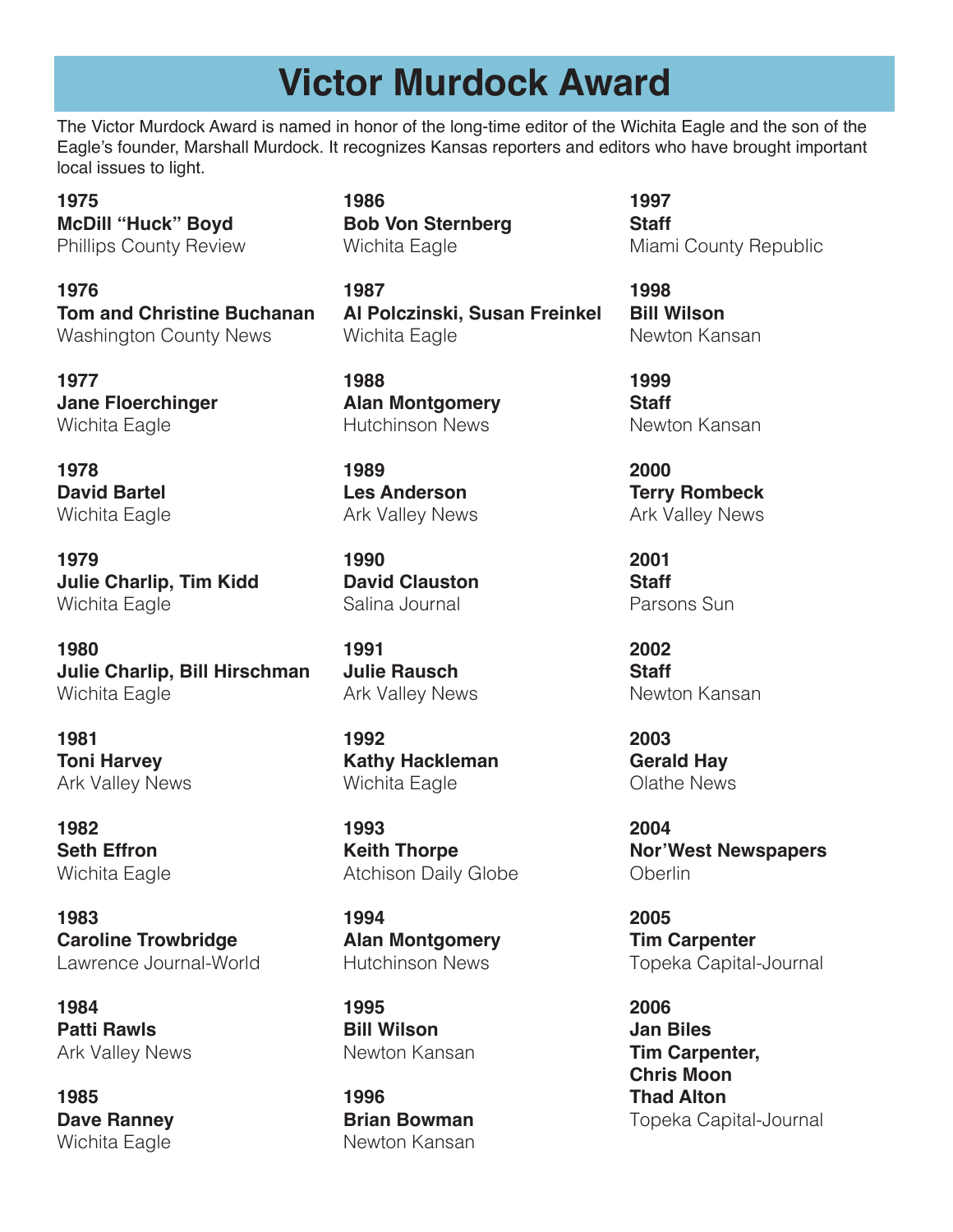## **Victor Murdock Award**

The Victor Murdock Award is named in honor of the long-time editor of the Wichita Eagle and the son of the Eagle's founder, Marshall Murdock. It recognizes Kansas reporters and editors who have brought important local issues to light.

**2007 Jan Biles, Tim Carpenter Barbara Hollingsworth Thad Alton** Topeka Capital-Journal

**2008 Tim Carpenter** Topeka Capital-Journal

**2009 Tim Carpenter** Topeka Capital-Journal

**2010 James Carlson** Topeka Capital-Journal

**2011 Roy Wenzl** Wichita Eagle

**2012 Judy Thomas** Kansas City Star

**2013 Judy Thomas** Kansas City Star

**2014 Tim Carpenter Celia Llopis-Jepsen** Topeka Capital-Journal

**2015 Andrew Nash Sarah Gooding** Pittsburg Morning Sun

**2016 Amelia Arvesen Jodie Garcia** Ottawa Herald **2017 Adam Strunk** Newton Now

**2018 Tim Carpenter** Topeka Capital-Journal

**2019 Staff** Kansas City Star

**2020 Jonathan Riley** Pittsburg Morning Sun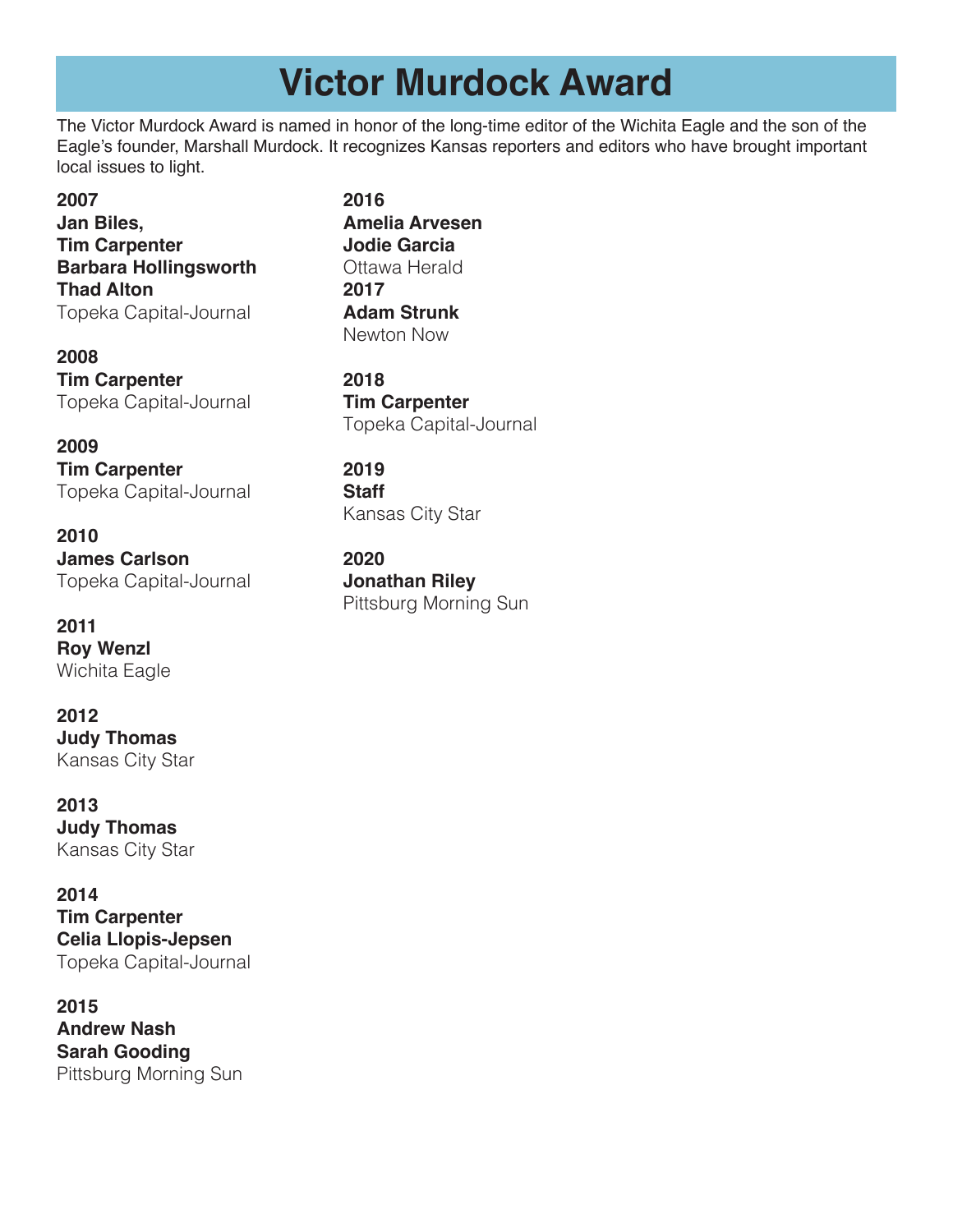## **Boyd Community Service Award**

Community service, going beyond the call of duty to serve readers, is one of the hallmarks of the Kansas newspaper industry. The Boyd Community Service Award recognizes the contributions made by a newspaper editor, publisher and staff to their community.

**1975 Henry Jameson** Abilene Reflector-Chronicle

**1976 Bud Bruce**  Hillsboro Star-Journal

**1977 Earl and Elaine Loganbill** Solomon Valley Post

**1978 W.W. "Jiggs" Morford** Western Times

**1979 Bill Meyer**  Marion County Record

**1980 Bill Hemenway**  Minneapolis Messenger

**1981 Harlan Lill**  Plainville Times

**1982 Helmi Moody** Almena Plaindealer

**1983 Frank Smiley** Stafford Courier

**1984 Les Anderson** Ark Valley News

**1985 Dick Busby** Hutchinson News **1986 Ned Valentine** Clay Center Dispatch

**1987 Marty Hardy** Lindsborg News-Record

**1988 Bruce Buchanan** Parsons Sun

**1989 Tom Throne** McPherson Sentinel

**1990 David Seaton** Winfield Courier

**1991 Dane Hicks** Anderson County Review

**1992 Not available**

**1993 Karl Gaston** Ellsworth Reporter

**1994 Ed Seaton** Manhattan

**1995 Herbert Meyer III** Independence Daily Reporter

**1996 Not available** **1997 Rhonda Humble** Gardner News

**1998 Jeff Burkhead** Southwest Daily Times

**1999 Not available**

**2000 Clausie Smith** Bonner Springs Chieftain

**2001 Dave Bergmeier** Abilene Reflector-Chronicle

**2002 Jim Bloom and staff** Hutchinson News

**2003 Ruth Miller** Downs News

**2004 Staff** Goodland Star-News

**2005 Kathy Hackleman** McPherson Sentinel

**2006 Carol Dreiling** McPherson Sentinel

**2007 Ann Charles** Parsons Sun, Chanute Tribune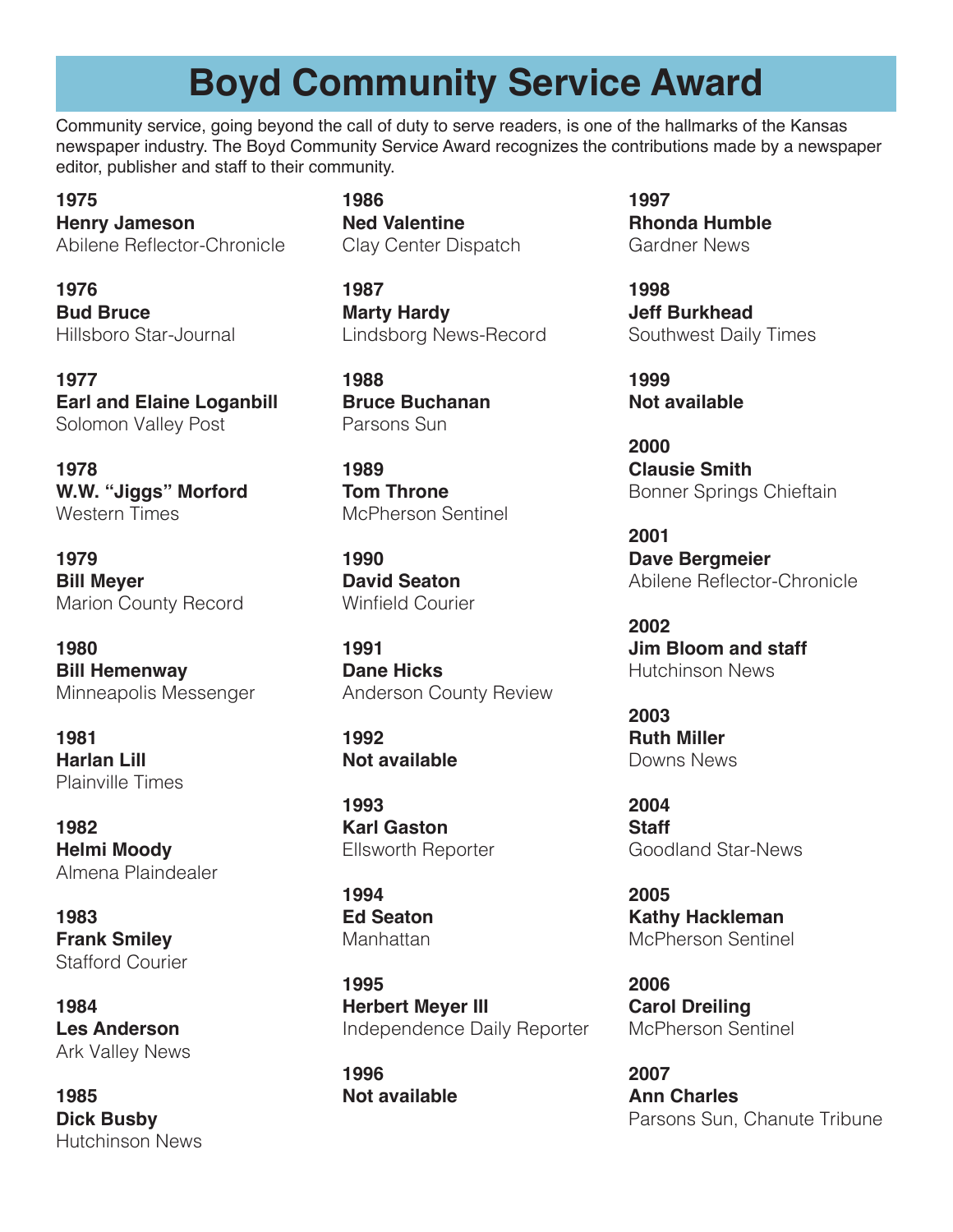# **Boyd Community Service Award**

Community service, going beyond the call of duty to serve readers, is one of the hallmarks of the Kansas newspaper industry. The Boyd Community Service Award recognizes the contributions made by a newspaper editor, publisher and staff to their community.

#### **2008**

#### **2019 Suzanne Perez Tobias** Wichita Eagle

**Keith Lippoldt** Pratt Tribune Kiowa County News

**2020 Staff** Topeka Capital-Journal

### **2009**

**Dena Sattler** Garden City Telegram

#### **2010**

**Staff** Wichita Eagle

#### **2011**

**Laura Bauer** Kansas City Star

#### **2012**

**Chris and Ashley Walker** Emporia Gazette

#### **2013**

**Staff** Hutchinson News

#### **2014**

**Staff**

Wichita Eagle

### **2015**

**Staff**

Kansas City Star

### **2016**

**Staff** Topeka Capital-Journal

#### **2017**

**Staff** Topeka Capital-Journal

#### **2018 David and Connie Powls**

Holton Recorder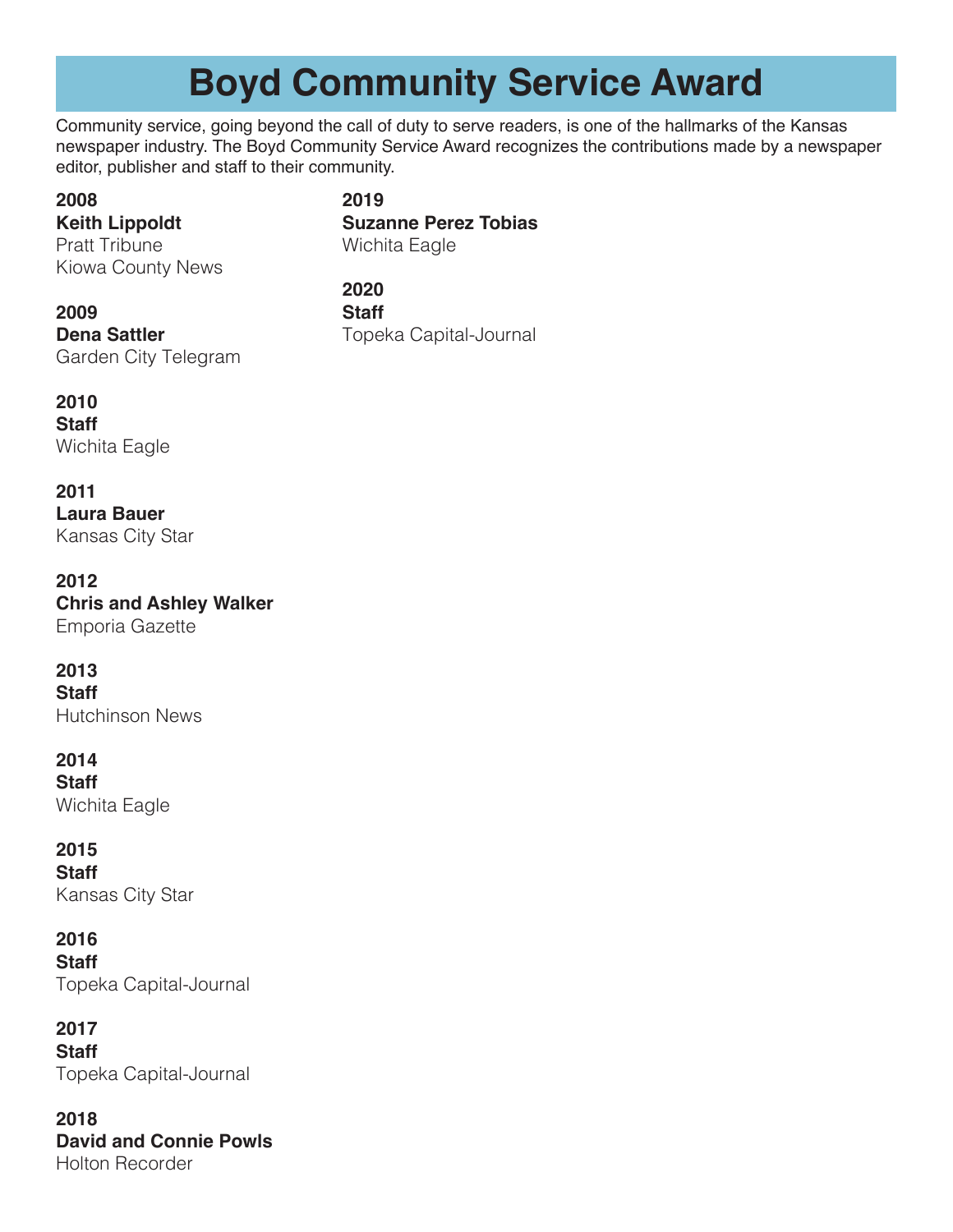# **Gaston Outstanding Mentor Award**

The Gaston Outstanding Mentor Award, was established in the year 2000 to pay tribute to those — like the late Karl and Dorothy Gaston — who gave so many reporters and editors the extra push they needed to become outstanding writers, editors and publishers.

**2000 Bill Meyer** Marion County Record

**2001 Emerson Lynn Jr.** Iola Register

**2002 Tom Eblen** University of Kansas

**2003 Les Anderson** Ark Valley News Wichita State University

**2004 Tim Janicke** Kansas City Star

**2005 Rosalie Ross** Rawlins County Square Deal

**2006 John Marshall** Lindsborg News-Record

**2007 Howard Droegemeier** Hays Daily News

**2008 Ron Johnson** Kansas State University

**2009 Ralph Gage** Lawrence Journal-World

**2010 Jeanny Sharp** Ottawa Herald

**2011 Caroline Trowbridge** Lawrence Journal-World

**2012 Paul Branson** Osawatomie Graphic

**2013 Elon Torrence** Associated Press

**2014**

**Ron Keefover** Kansas Sunshine Coalition

**2015 Lloyd Craig** Winfield Daily Courier

**2016 Gloria Freeland** Kansas State University

**2017 Sally Gray** Marysville Advocate

**2018 Joe and Rita Relph** Wilson County Citizen

**2019 Bob Johnson** Iola Register

**2020 Joel Klaassen** Hillsboro Free Press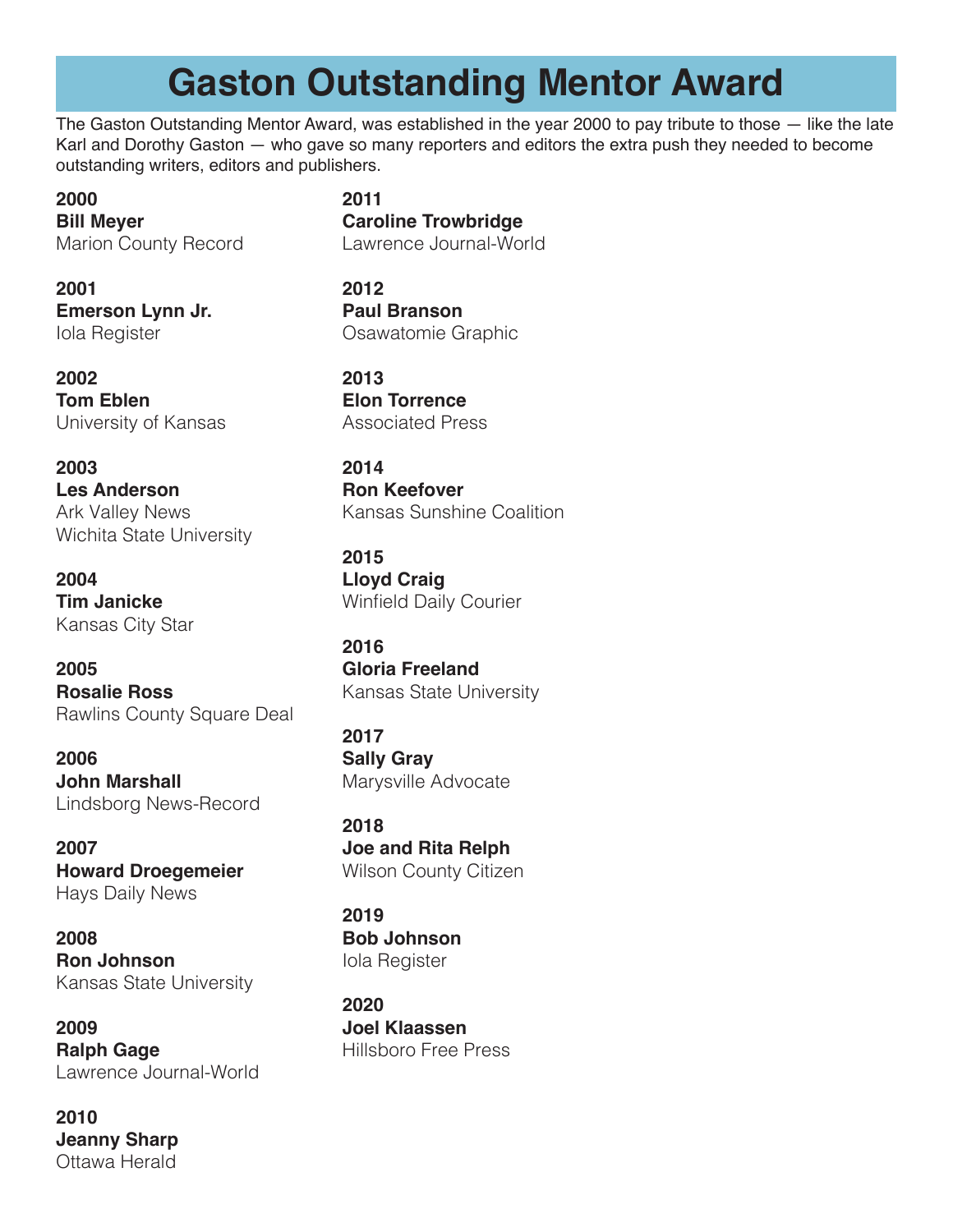## **Kansas Gas Service Award**

The Kansas Gas Service Award was established in 2001 to recognize excellence in editorial writing. It was discontinued in 2006.

### **Nondaily Winner Daily Winner**

**2001 Jon Brake** Manhattan Free Press

**2002 Phil McLaughlin** Miami County Republic

**2003 Don Ratzlaff** Hillsboro Free Press

**2004 David Powls** Holton Recorder

**2005 Brian Kaberline** Kansas City Business Journal

**2001 John Sayler** Lyons Daily News

**2002 John D. Montgomery** Hays Daily News

**2003 Patrick Lowry** Atchison Daily Globe

**2004 Patrick Kelley** Emporia Gazette

**2005 John D. Montgomery** Hays Daily News